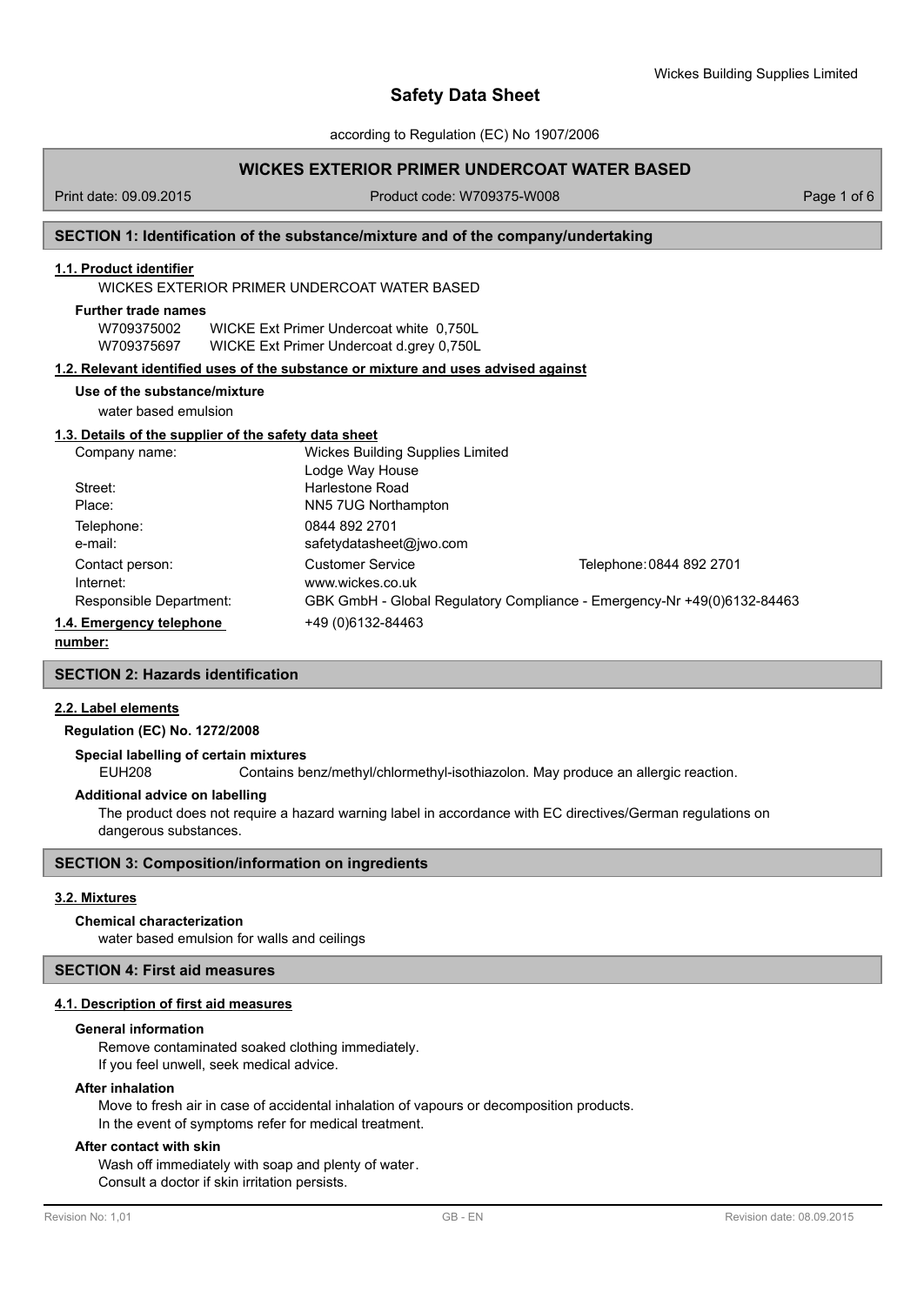according to Regulation (EC) No 1907/2006

# **WICKES EXTERIOR PRIMER UNDERCOAT WATER BASED**

Print date: 09.09.2015 Product code: W709375-W008 Page 2 of 6

## **After contact with eyes**

Rinse thoroughly with plenty of water, also under the eyelids. If eye irritation persists, consult a specialist.

## **After ingestion**

Immediately give plenty of water (if possible charcoal slurry). If you feel unwell, seek medical advice.

## **SECTION 5: Firefighting measures**

## **5.1. Extinguishing media**

## **Suitable extinguishing media**

Product itself does not burn. Fire-extinguishing activities according to surrounding.

## **5.2. Special hazards arising from the substance or mixture**

Carbon monoxide and carbon dioxide. Nitrogen gases (NOx)

## **5.3. Advice for firefighters**

Use breathing apparatus with independent air supply.

## **Additional information**

Cool containers at risk with water spray jet.

## **SECTION 6: Accidental release measures**

# **6.1. Personal precautions, protective equipment and emergency procedures**

In case of vapour formation use respirator. Avoid contact with skin, eyes and clothing. Ensure adequate ventilation.

## **6.2. Environmental precautions**

Do not discharge into the drains or bodies of water.

## **6.3. Methods and material for containment and cleaning up**

Soak up with inert absorbent material (e.g. sand, silica gel, acid binder, universal binder). Shovel into suitable container for disposal.

## **SECTION 7: Handling and storage**

## **7.1. Precautions for safe handling**

## **Advice on safe handling**

Keep container tightly closed. Avoid contact with the skin and the eyes. Use only in thoroughly ventilated areas.

# **Advice on protection against fire and explosion**

No special protective measures against fire required.

## **7.2. Conditions for safe storage, including any incompatibilities**

## **Requirements for storage rooms and vessels**

Keep container tightly closed in a dry, cool and well-ventilated place.

## **Further information on storage conditions**

Keep away from food, drink and animal feeding stuffs.

## **SECTION 8: Exposure controls/personal protection**

# **8.1. Control parameters**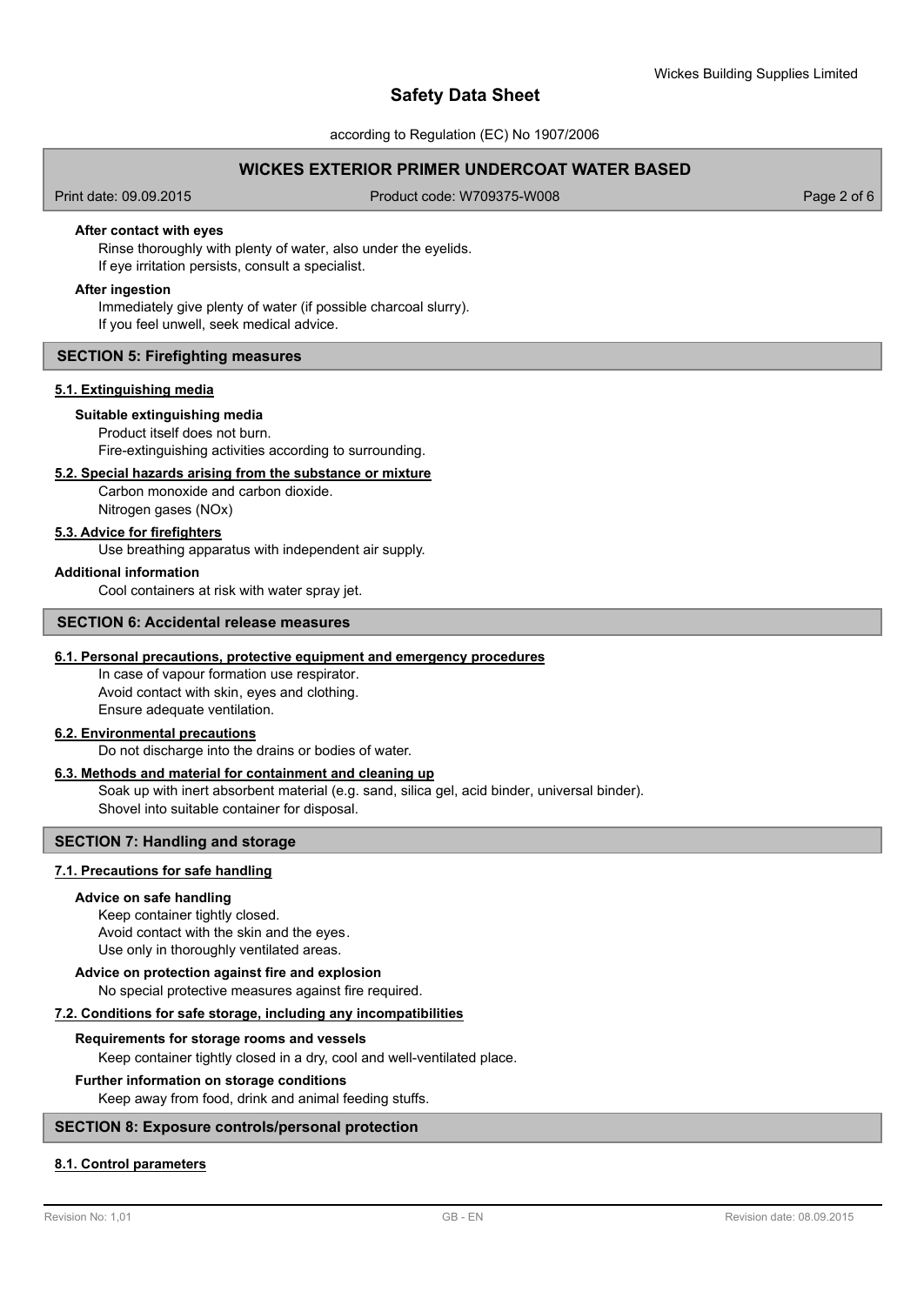according to Regulation (EC) No 1907/2006

# **WICKES EXTERIOR PRIMER UNDERCOAT WATER BASED**

Print date: 09.09.2015 Product code: W709375-W008 Page 3 of 6

## **8.2. Exposure controls**

# **Appropriate engineering controls**

Ensure adequate ventilation, especially in confined areas.

# **Protective and hygiene measures**

Avoid contact with eyes and skin.

Wash hands before breaks and immediately after handling the product.

When using, do not eat, drink or smoke.

Take off immediately all contaminated clothing.

## **Eye/face protection**

Safety goggles with side protection.

## **Hand protection**

Glove material specification [make/type, thickness, permeation time/life, wetting resistance]: Butyl latex, 0,7 mm, 480 min., 60 min., i.e. protective glove made by www.kcl.de. This recommendation refers exclusively to the chemical compatibility and the lab test conforming to EN 374 carried out under lab conditions. Requirements can vary as a function of the use. Therefore it is necessary to adhere additionally to the recommendations given by the manufacturer of protective gloves.

## **Respiratory protection**

No personal respiratory protective equipment normally required.

# **SECTION 9: Physical and chemical properties**

# **9.1. Information on basic physical and chemical properties**

| Physical state:      | Liquid - viscous |     |
|----------------------|------------------|-----|
| Colour:              | Various / white  |     |
| Odour:               | Characteristic   |     |
| pH-Value (at 20 °C): |                  | 8-9 |

# **Test method**

| Changes in the physical state            |                                                     |
|------------------------------------------|-----------------------------------------------------|
| Melting point:                           | $(n.a. = not applicable; n.d. = not$<br>determined) |
| Initial boiling point and boiling range: | 100 °C                                              |
| Sublimation point:                       | $(n.a. = not applicable; n.d. = not$<br>determined) |
| Softening point:                         | $(n.a. = not applicable; n.d. = not$<br>determined) |
| Pour point:                              | $(n.a. = not applicable; n.d. = not$<br>determined) |
| Flash point:                             | Not applicable.                                     |
| <b>Flammability</b>                      |                                                     |
| Solid:                                   | $(n.a. = not applicable; n.d. = not determined)$    |
| Gas:                                     | $(n.a. = not applicable; n.d. = not determined)$    |
| Lower explosion limits:                  | $(n.a. = not applicable; n.d. = not$<br>determined) |
| Upper explosion limits:                  | $(n.a. = not applicable; n.d. = not$<br>determined) |
| Ignition temperature:                    | $(n.a. = not applicable; n.d. = not$<br>determined) |
| <b>Auto-ignition temperature</b>         |                                                     |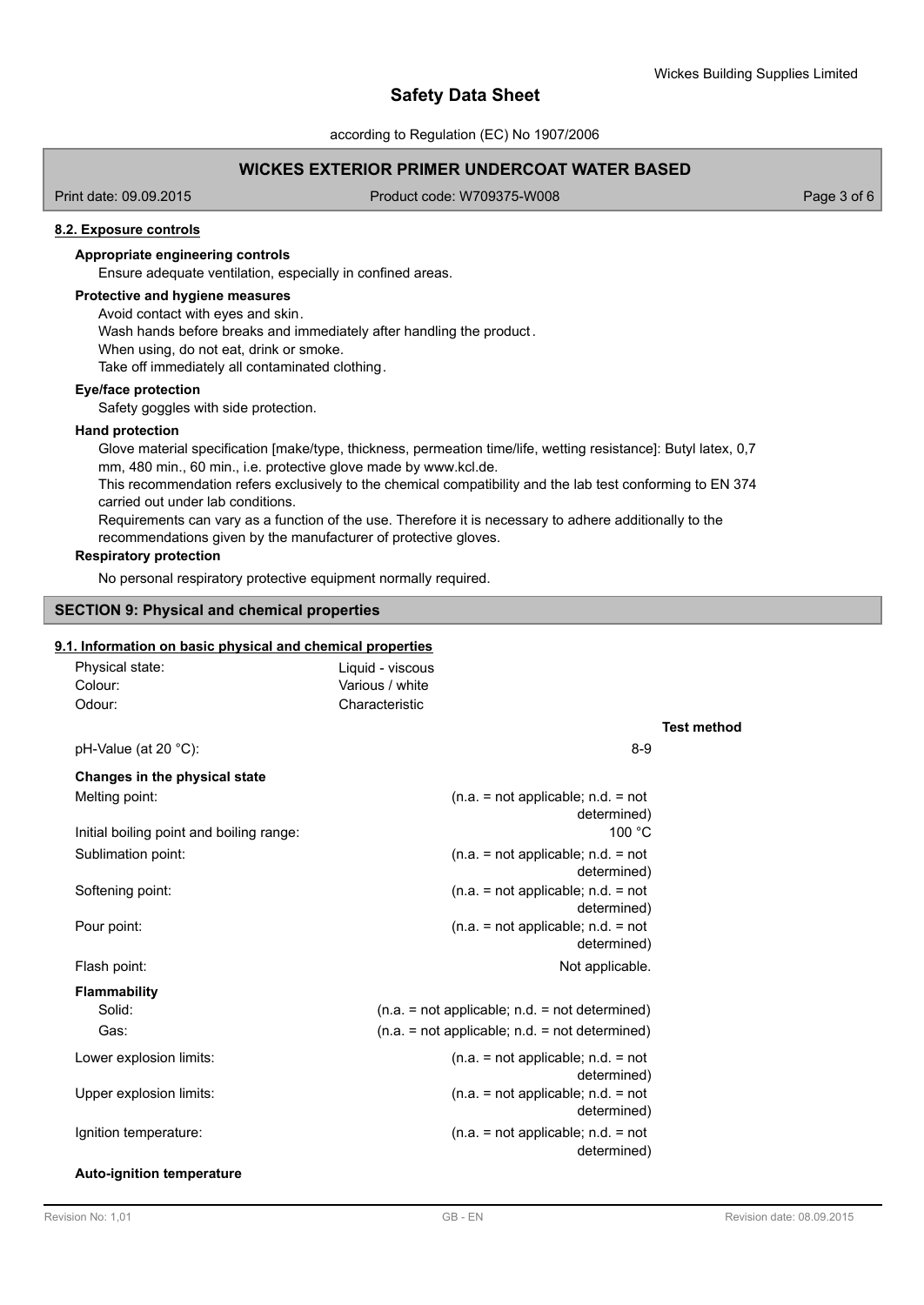## according to Regulation (EC) No 1907/2006

| <b>WICKES EXTERIOR PRIMER UNDERCOAT WATER BASED</b> |                                                     |             |  |  |  |
|-----------------------------------------------------|-----------------------------------------------------|-------------|--|--|--|
| Print date: 09.09.2015                              | Product code: W709375-W008                          | Page 4 of 6 |  |  |  |
| Solid:                                              | $(n.a. = not applicable; n.d. = not$<br>determined) |             |  |  |  |
| Gas:                                                | $(n.a. = not applicable; n.d. = not$<br>determined) |             |  |  |  |
| Decomposition temperature:                          | $(n.a. = not applicable; n.d. = not$<br>determined) |             |  |  |  |
| Vapour pressure:<br>(at 20 $°C$ )                   | ca. 23 hPa                                          |             |  |  |  |
| Vapour pressure:                                    | $(n.a. = not applicable; n.d. = not$<br>determined) |             |  |  |  |
| Density (at 20 °C):                                 | 1,41-1,58 $g/cm3$                                   |             |  |  |  |
| Bulk density:                                       | $(n.a. = not applicable; n.d. = not$<br>determined) |             |  |  |  |
| Water solubility:<br>(at 20 $°C$ )                  | Completely miscible                                 |             |  |  |  |
| Viscosity / dynamic:                                | $(n.a. = not applicable; n.d. = not$<br>determined) |             |  |  |  |
| Viscosity / kinematic:                              | $(n.a. = not applicable; n.d. = not$<br>determined) |             |  |  |  |
| Flow time:<br>(at 20 $°C$ )                         | 100 s                                               |             |  |  |  |
| Vapour density:                                     | $(n.a. = not applicable; n.d. = not$<br>determined) |             |  |  |  |
| Evaporation rate:                                   | $(n.a. = not applicable; n.d. = not$<br>determined) |             |  |  |  |
| Solvent separation test:                            | $(n.a. = not applicable; n.d. = not$<br>determined) |             |  |  |  |
| Solvent content:                                    | $(n.a. = not applicable; n.d. = not$<br>determined) |             |  |  |  |

# **9.2. Other information**

# **SECTION 10: Stability and reactivity**

## **10.4. Conditions to avoid**

To avoid thermal decomposition, do not overheat.

# **10.6. Hazardous decomposition products**

Nitrous gases

Carbon monoxide and carbon dioxide.

# **Further information**

No decomposition if stored and applied as directed.

# **SECTION 11: Toxicological information**

## **11.1. Information on toxicological effects**

## **Toxicocinetics, metabolism and distribution**

(n.a. = not applicable; n.d. = not determined)

## **Acute toxicity**

Based on available data, the classification criteria are not met.

# **Irritation and corrosivity**

Based on available data, the classification criteria are not met.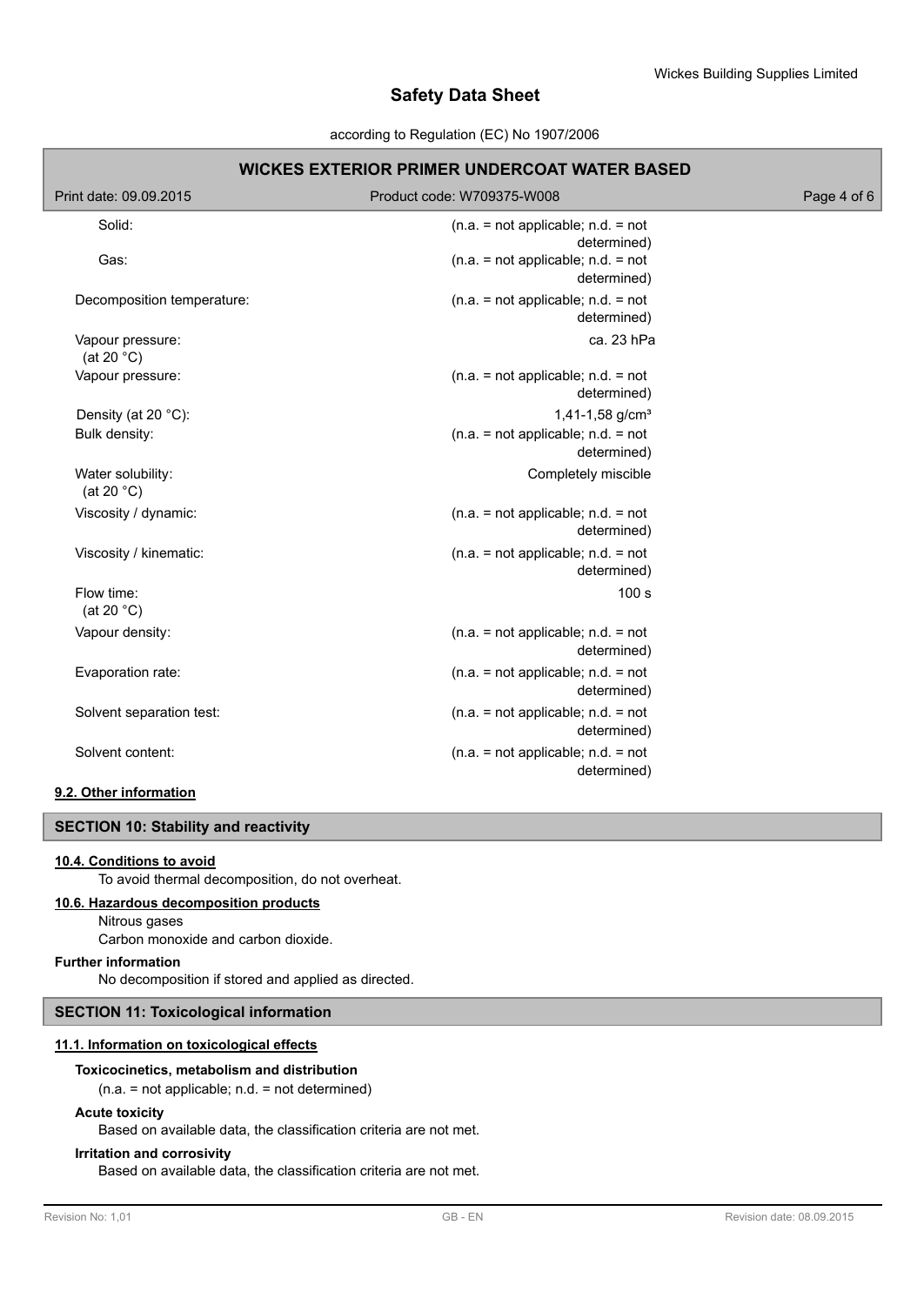according to Regulation (EC) No 1907/2006

# **WICKES EXTERIOR PRIMER UNDERCOAT WATER BASED**

Print date: 09.09.2015 Product code: W709375-W008 Page 5 of 6

## **Sensitising effects**

Based on available data, the classification criteria are not met.

## **STOT-single exposure**

Based on available data, the classification criteria are not met.

#### **Severe effects after repeated or prolonged exposure**

Based on available data, the classification criteria are not met.

#### **Carcinogenic/mutagenic/toxic effects for reproduction**

Based on available data, the classification criteria are not met.

## **Aspiration hazard**

Based on available data, the classification criteria are not met.

# **Practical experience**

## **Observations relevant to classification**

If appropriately handled and if in accordance with the general hygienic rules, no damages to health have become known.

# **SECTION 12: Ecological information**

## **12.1. Toxicity**

## $(n.a. = not applicable; n.d. = not determined)$

**12.2. Persistence and degradability**

 $(n.a. = not applicable; n.d. = not determined)$ 

## **12.3. Bioaccumulative potential**

 $(n.a. = not applicable; n.d. = not determined)$ 

#### **12.4. Mobility in soil**

 $(n.a. = not applicable; n.d. = not determined)$ 

## **12.5. Results of PBT and vPvB assessment**

(n.a. = not applicable; n.d. = not determined)

# **12.6. Other adverse effects**

 $(n.a. = not applicable; n.d. = not determined)$ 

#### **Further information**

Ecological injuries are not known or expected under normal use. Do not flush into surface water or sanitary sewer system. Low hazard to waters.

## **SECTION 13: Disposal considerations**

#### **13.1. Waste treatment methods**

## **Advice on disposal**

Where possible recycling is preferred to disposal. Can be incinerated, when in compliance with local regulations. Old paints, uncured

## **Waste disposal number of used product**

WASTES FROM THE MANUFACTURE, FORMULATION, SUPPLY AND USE (MFSU) OF COATINGS (PAINTS, VARNISHES AND VITREOUS ENAMELS), ADHESIVES, SEALANTS AND PRINTING INKS; wastes from MFSU and removal of paint and varnish; aqueous suspensions containing paint or varnish other than those mentioned in 08 01 19 080120

#### **Contaminated packaging**

Empty containers should be taken for local recycling, recovery or waste disposal.

## **SECTION 14: Transport information**